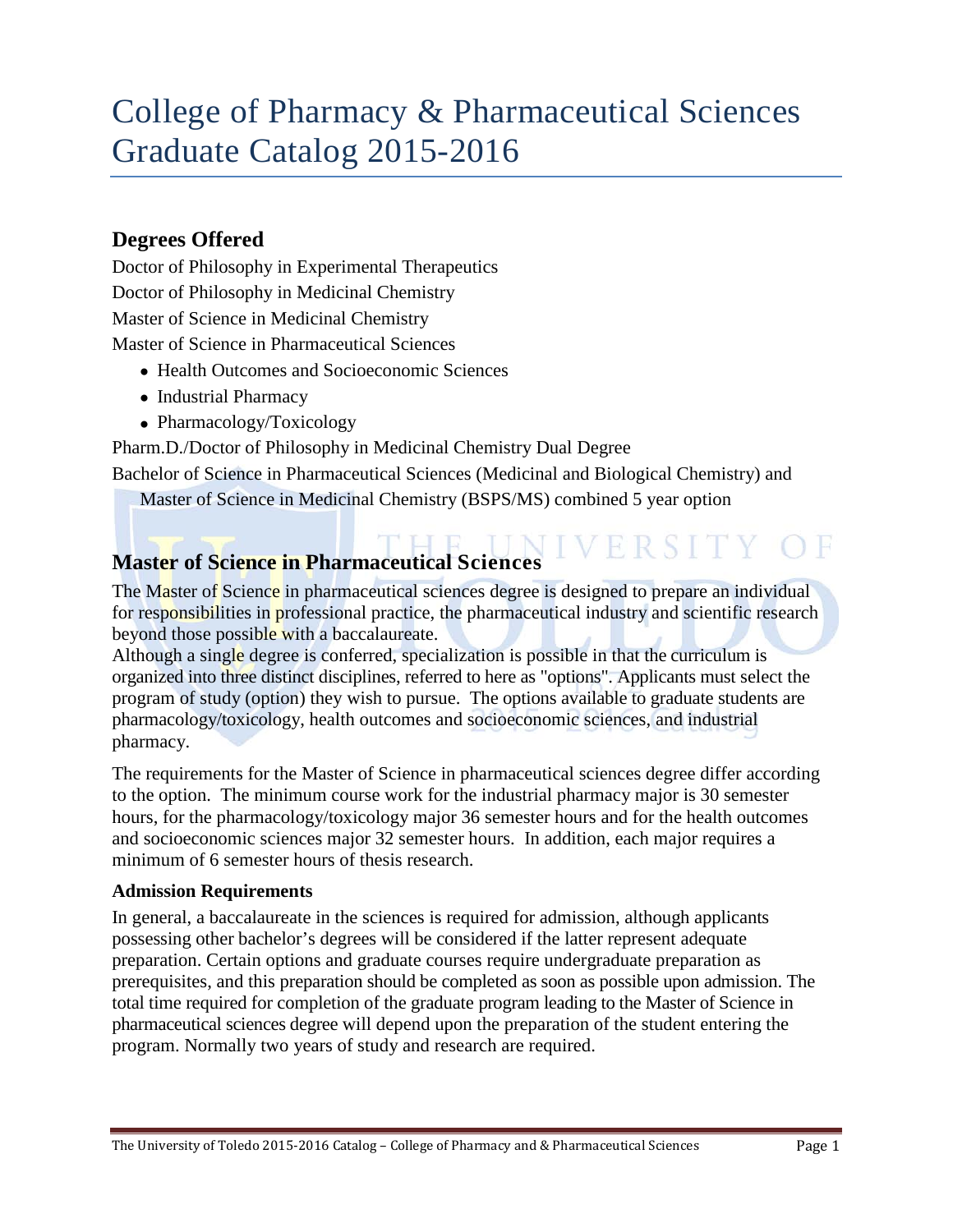The admission requirements of the College of Graduate Studies of the University apply. The basic requirement is a 2.7 (on a 4.0 scale) GPA on all undergraduate work leading to the bachelor's degree. Applicants having less than a 2.7 GPA on all undergraduate work will be considered for admission if other criteria for estimation of potential success in graduate studies are positive.

Each student must submit three copies of transcripts, one of which must be official and show all post-secondary academic work and degrees granted, three letters of recommendation from college faculty members acquainted with the applicant's character and ability, and scores from the aptitude portion of the GRE.

International students are required to take the TOEFL, which will be given in their own country by the Educational Testing Service.

Normally, acceptance will be decided by April 1 for admission during the following fall semester. The priority deadline for completed applications is January 15th. Complete applications received by this deadline will be considered for admission. Applications received after the January 15th deadline may also be considered, if positions are available in a program. International students are encouraged to submit applications one month prior to the stated deadline to allow for delays in international correspondence.

NIVERSITY

## **Curriculum and Options – M.S. Program in Pharmaceutical Science**

H H

**Pharmacology/Toxicology option:** A minimum of 36 semester hours of courses plus a minimum of 6 thesis credit hours are required for the degree.

## Undergraduate courses required (or their equivalents): 2016 Catalog

| Course          | Course Name                                             | <b>Credit Hours</b> |
|-----------------|---------------------------------------------------------|---------------------|
| <b>CHEM3710</b> | Physical Chemistry for the Biosciences I                |                     |
| <b>CHEM3720</b> | Physical Chemistry for the Biosciences II               | 3                   |
| <b>MATH1750</b> | Calculus for the Life Sciences I                        | $\overline{4}$      |
| <b>MATH1760</b> | Calculus for the Life Sciences II                       | 3                   |
| <b>MBC3310</b>  | Medicinal Chemistry I: Drug Action and Design           | 3                   |
| <b>MBC3320</b>  | Medicinal Chemistry II: Drug Targeting to Receptors     | 3                   |
| <b>MBC4300</b>  | Medicinal Chemistry III: Chemotherapy and Immunotherapy | 3                   |
| <b>PHCL2600</b> | Functional Anatomy and Pathophysiology I                | $\overline{4}$      |
| <b>PHCL2620</b> | Functional Anatomy and Pathophysiology II               | 4                   |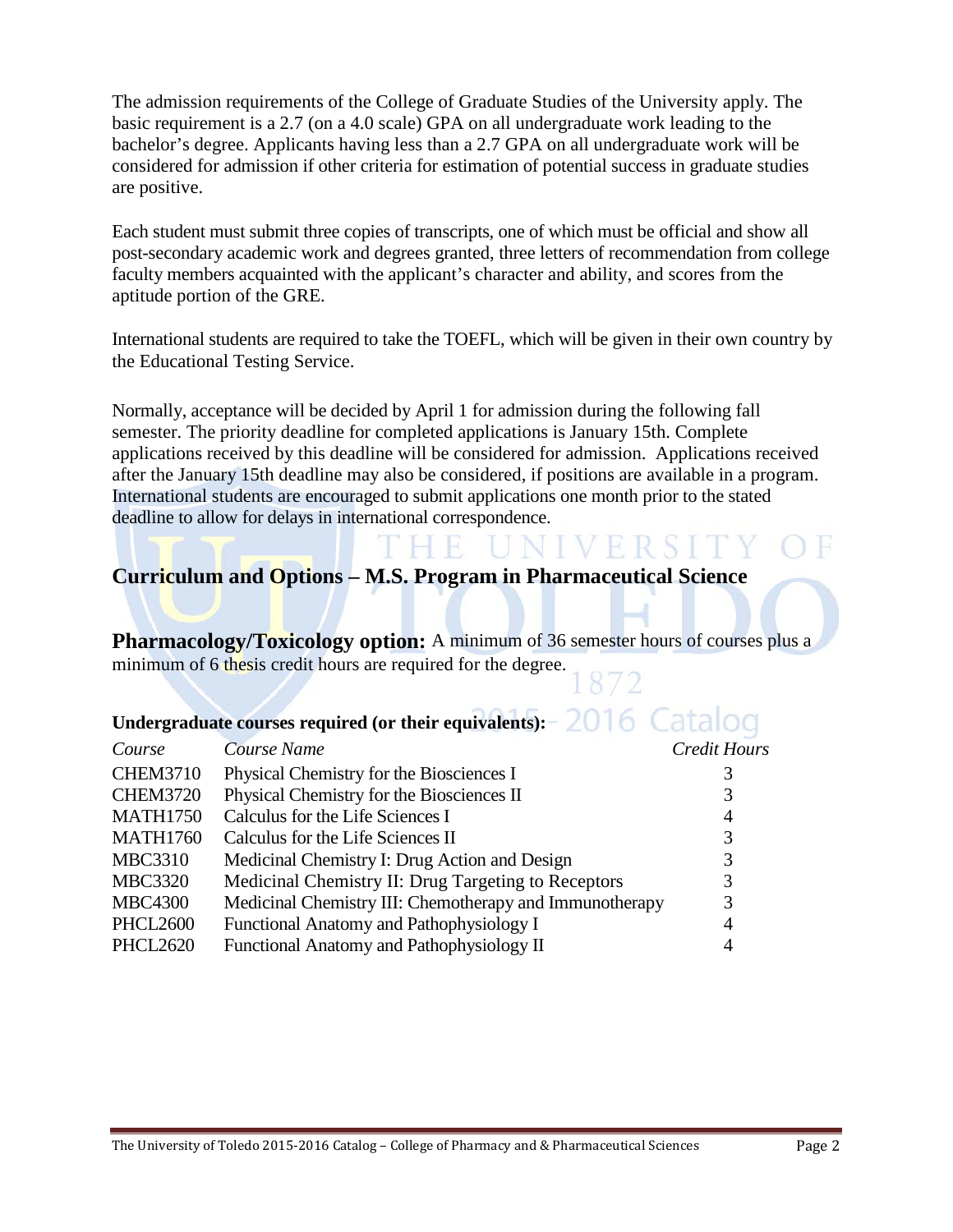#### **Graduate courses required:**

| Course           | Course Name                                                 | <b>Credit Hours</b> |
|------------------|-------------------------------------------------------------|---------------------|
| <b>PHCL5140</b>  | Interpretation of Pharmaceutical Data                       | 2                   |
| <b>PHCL5700</b>  | Pharmacology I-Principles of Pharmacology, Autonomic        |                     |
|                  | Pharmacology and Non-Steroidal Anti-inflammatory Agents     |                     |
|                  | and Related Pharmacology                                    | 3                   |
| <b>PHCL5720</b>  | Pharmacology II: Endocrine and CNS Pharmacology             | 3                   |
| <b>PHCL5730</b>  | Toxicology I                                                | 3                   |
| <b>PHCL5760</b>  | Toxicokinetics                                              | 3                   |
| <b>PHCL6600</b>  | Seminar in Pharmacology                                     | $1-2$               |
| <b>PHCL6700</b>  | Pharmacology III: CNS and Cardiovascular/Renal Pharmacology | 3                   |
| <b>PHCL6720</b>  | Pharmacology IV: Chemotherapeutics                          | 3                   |
| <b>PHCL6900*</b> | M.S. Thesis Research in Pharmacology                        | $1-6$               |
| PHCL6920*        | M.S. Thesis Research in Pharmacology                        | $1-6$               |

## **\*6 credit hours are the required minimum; more than 6 credit hours can be taken.**

## **Elective course work may be selected from the following\*\*\*:**

| Course          | Course Name                   |                                                                                 | <b>Credit Hours</b> |  |
|-----------------|-------------------------------|---------------------------------------------------------------------------------|---------------------|--|
| <b>PHCL5630</b> |                               | Cancer Chemotherapy (highly recommended)                                        |                     |  |
| <b>PHCL5750</b> | <b>Toxicology II</b>          |                                                                                 | $\vert 3 \vert$     |  |
| PHCL5990**      |                               | Problems in Pharmacology (highly recommended)                                   | $6 - 18$            |  |
|                 |                               |                                                                                 |                     |  |
|                 |                               | **May replace PHCL5700, 5720, 5730, 6700, 6720, and 5760 if these were          |                     |  |
|                 |                               | taken at UT at the undergraduate level as PHCL3700, 3730, 4730, 4810, 4820      |                     |  |
|                 |                               | and 4760, respectively, and a grade of B- or above was received for the course. |                     |  |
|                 |                               |                                                                                 |                     |  |
| <b>MBC6100</b>  | <b>Advanced Immunology</b>    |                                                                                 |                     |  |
| <b>MBC6550</b>  | Biochemistry                  | $2015 - 2016$ Catalog                                                           |                     |  |
| <b>MBC5620</b>  | <b>Biochemical techniques</b> |                                                                                 |                     |  |
| <b>MBC6800</b>  | Methods in Biotechnology      |                                                                                 |                     |  |

\*\*\*Other electives may be recommended by the department graduate committee.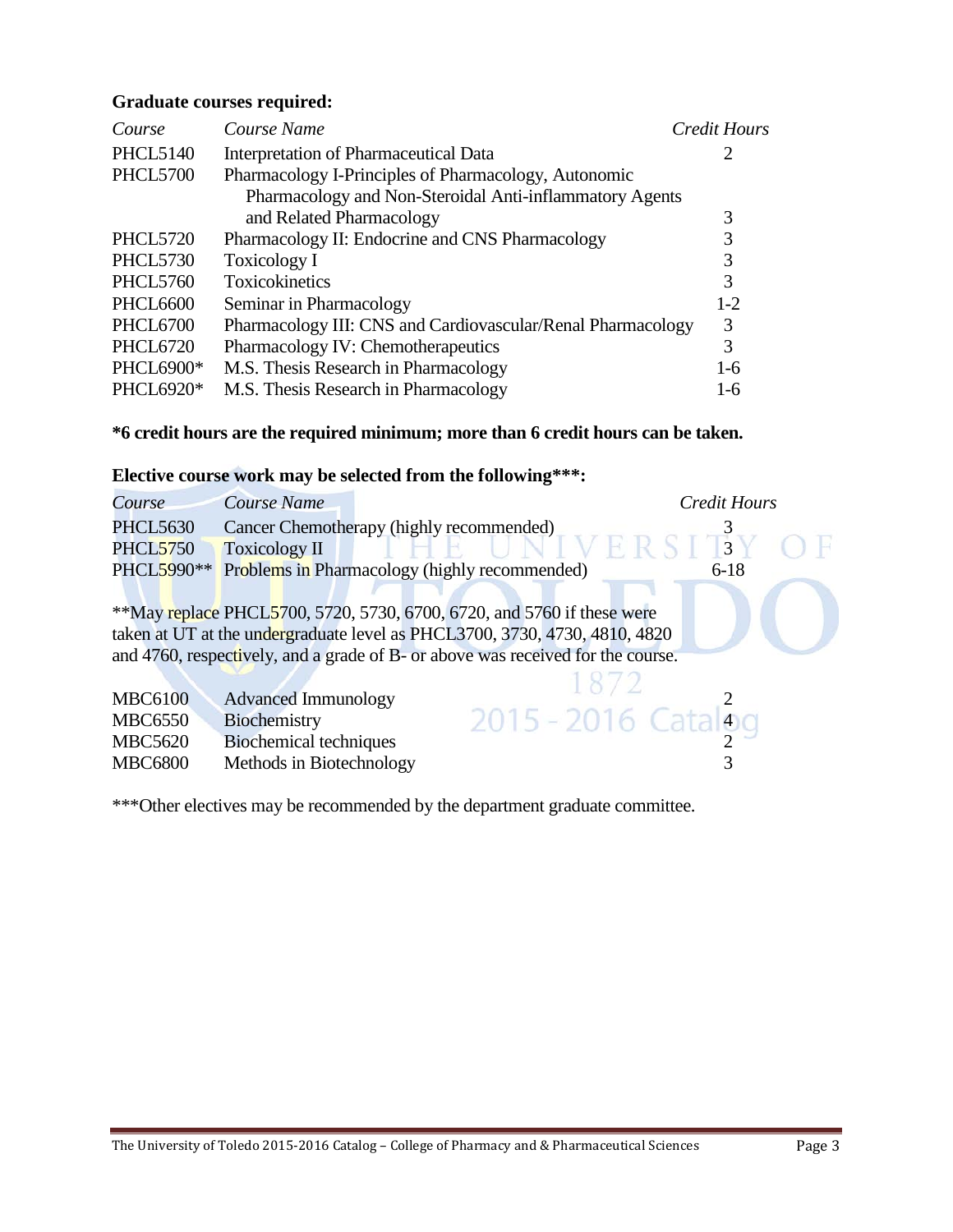**Health Outcomes and Socioeconomic Sciences option:** A minimum of 32 semester hours of course work plus a minimum of 6 thesis hours are needed for the degree. For students enrolled in the clinical track a minimum of 24 semester hours of course work plus a minimum of 6 thesis hours are needed for the degree. Candidates that would be eligible for the Clinical Track include: 1). University of Toledo students or graduates with eligibility based on satisfactory completion of PHPR 3260 (Pharmacy HealthCare Administration 1) and PHPR 4520 (Pharmacy HealthCare Administration 2) and 2) PharmD. graduates from other programs with eligibility reviewed on a case by case basis with respect to competencies in Pharmacy HealthCare Administration.

#### **Core Courses:**

| Course           | Course Name                                            | <b>Credit Hours</b> |
|------------------|--------------------------------------------------------|---------------------|
| <b>MKTG5410</b>  | <b>Marketing Systems</b>                               |                     |
| <b>PHPR 5260</b> | Pharmacy & Healthcare Administration I                 |                     |
| <b>PHPR5520</b>  | Pharmaceutical Marketing and Management                |                     |
| <b>PHPR5590</b>  | Readings in Health Care Access and Cultural Competence |                     |
| <b>PHPR5610</b>  | Pharmacoeconomics and Outcomes Research I              |                     |
| <b>PHPR6600</b>  | Seminar in Health Outcomes and Socioeconomic Sciences  |                     |
| <b>PHPR6520</b>  | Analysis of the Pharmaceutical Environment             |                     |
| <b>PHPR6530</b>  | <b>Research Methods in Pharmacy Practice</b>           |                     |
| <b>PHPR6960</b>  | Thesis Research in Pharmacy                            | $1-6*$              |
| <b>RESM5110</b>  | <b>Statistics and Quantitative Methods I</b>           | $\mathbf{r}$        |
| <b>RESM6120</b>  | <b>Statistics and Quantitative Methods II</b>          |                     |
|                  |                                                        |                     |

\*A minimum of 6 credit hours of Thesis Research in Pharmacy is required.

## **Track Courses**:

This major has 5 tracks. Students enrolled in this option must select a track focus after the first semester. Track courses must be approved by the student's major advisor. Students may pick from the courses listed below or an equivalent/alternative course as deemed appropriate by their major advisor. Minimum of 9 credit hours of track courses required.

Program Tracks, with approved track courses are as follows:

## **1. Business Administration- Track Courses**

|           | <b>BUAD6100</b> Accounting for Strategic Decisions                                                                                                                                                                                                                                                                                                                                                                                                            |   |
|-----------|---------------------------------------------------------------------------------------------------------------------------------------------------------------------------------------------------------------------------------------------------------------------------------------------------------------------------------------------------------------------------------------------------------------------------------------------------------------|---|
| $\bullet$ | <b>BUAD6200 Financial Systems</b>                                                                                                                                                                                                                                                                                                                                                                                                                             | 3 |
| $\bullet$ | BUAD6300 Strategic Marketing & Analysis                                                                                                                                                                                                                                                                                                                                                                                                                       | 3 |
| $\bullet$ | <b>BUAD6400 Results-Based Management</b>                                                                                                                                                                                                                                                                                                                                                                                                                      | 3 |
| $\bullet$ | <b>BUAD6500</b> International business                                                                                                                                                                                                                                                                                                                                                                                                                        | 3 |
|           | <b>BUAD6600 Supply Chain Management</b>                                                                                                                                                                                                                                                                                                                                                                                                                       | 3 |
| $\bullet$ | BUAD6800 Information Technology & E-Business                                                                                                                                                                                                                                                                                                                                                                                                                  | 3 |
| $\bullet$ | <b>BUAD6900 Strategic management Capstone</b>                                                                                                                                                                                                                                                                                                                                                                                                                 |   |
|           | <b>2. Outcomes Research-Track Courses</b>                                                                                                                                                                                                                                                                                                                                                                                                                     |   |
| $\bullet$ | PUBH6600 Health Behavior                                                                                                                                                                                                                                                                                                                                                                                                                                      |   |
|           | $\overline{\mathbf{D}}$ $\overline{\mathbf{D}}$ $\overline{\mathbf{D}}$ $\overline{\mathbf{D}}$ $\overline{\mathbf{D}}$ $\overline{\mathbf{D}}$ $\overline{\mathbf{D}}$ $\overline{\mathbf{D}}$ $\overline{\mathbf{D}}$ $\overline{\mathbf{D}}$ $\overline{\mathbf{D}}$ $\overline{\mathbf{D}}$ $\overline{\mathbf{D}}$ $\overline{\mathbf{D}}$ $\overline{\mathbf{D}}$ $\overline{\mathbf{D}}$ $\overline{\mathbf{D}}$ $\overline{\mathbf{D}}$ $\overline{\$ |   |

• PUBH6460 Health Promotion Programs 3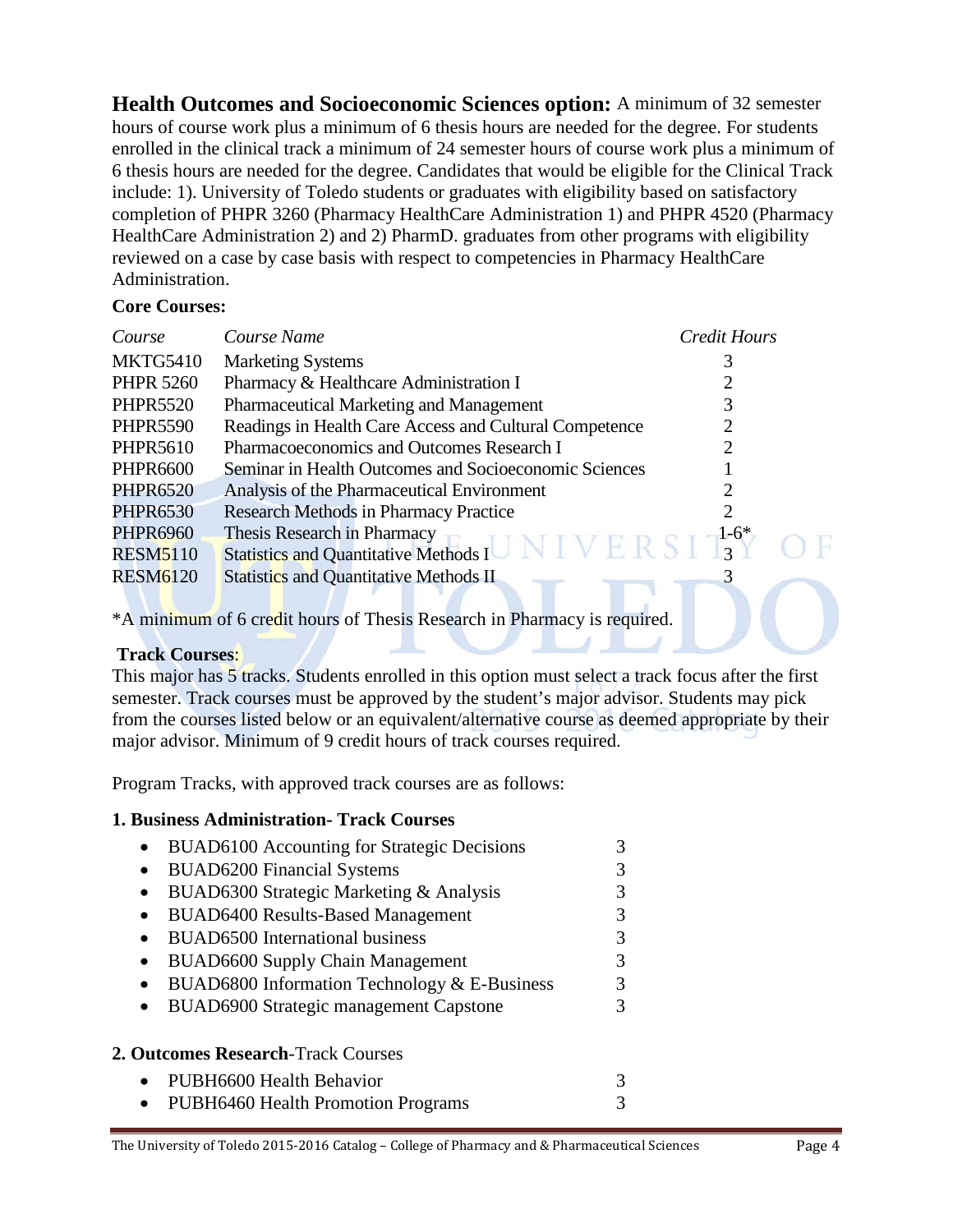| PUBH6010 Public Health Epidemiology<br>$\bullet$<br>PUBH6030 Advanced Epidemiology<br>$\bullet$<br>PUBH6110 Categorical Data Analysis<br>$\bullet$ | 3<br>3<br>3 |  |
|----------------------------------------------------------------------------------------------------------------------------------------------------|-------------|--|
| <b>3. Pharmacoeconomics-Track Courses</b>                                                                                                          |             |  |
| PHPR5620 Pharmacoeconomics and Outcomes II<br>$\bullet$                                                                                            | 3           |  |
| <b>ECON5750 Health Economics</b><br>$\bullet$                                                                                                      | 3           |  |
| ECON5810 Econometrics Models and Methods I<br>٠                                                                                                    | 3           |  |
| ECON5820 Econometrics Models and Methods II<br>$\bullet$                                                                                           | 3           |  |
| ECON5830 Econometrics Models and Methods III<br>$\bullet$                                                                                          | 3           |  |
| <b>4. Social Behavior Sciences- Track Courses</b>                                                                                                  |             |  |
| PUBH6600 Health Behavior<br>$\bullet$                                                                                                              | 3           |  |
| <b>PUBH6460 Health Promotion Programs</b><br>$\bullet$                                                                                             | 3           |  |
| <b>RESM6220 Measurement I</b><br>$\bullet$                                                                                                         | 3           |  |
| RESM6230 Measurement II<br>$\bullet$                                                                                                               | 3           |  |
|                                                                                                                                                    |             |  |
| 5. Clinical Science – Track Courses                                                                                                                |             |  |
| HEAL6600 Health Behavior<br>$\bullet$                                                                                                              | 3           |  |

- PUBH6460 Health Promotion Programs  $UNIVBRSITY$ <br>• PUBH 6060 Advanced Biostatistics
- PUBH 6060 Advanced Biostatistics

Other Track Courses or electives may be approved by the department graduate committee

All students admitted to this option, must comply with the policies and procedures stated in the 'graduate student handbook,' provided to students during orientation. Additional requirements, for successful completion of this degree option, are stated in the graduate handbook.

**Industrial Pharmacy option:** A minimum of 27 credit hours of course work and a minimum of 6 credit hours of thesis work for a total of 33 required minimum credit hours for the degree.

#### **Undergraduate courses required:**

Courses will be evaluated for students with a B.S. in pharmacy, Pharm.D. or B.S.P.S. degree.

| Course                             | Course Name                                                                                         | Credit Hours |
|------------------------------------|-----------------------------------------------------------------------------------------------------|--------------|
| <b>MBC3550</b>                     | Physiological Chemistry I: Structure and Function<br>of Biological Macromolecules                   | 3            |
| <b>MBC3560</b>                     | Physiological Chemistry II: Chemical Regulation of Cells<br>and Organisms                           | 3            |
| <b>PHPR3070</b><br><b>PHPR3080</b> | Pharmaceutics and Pharmaceutical Technology I and<br>Pharmaceutics and Pharmaceutical Technology II |              |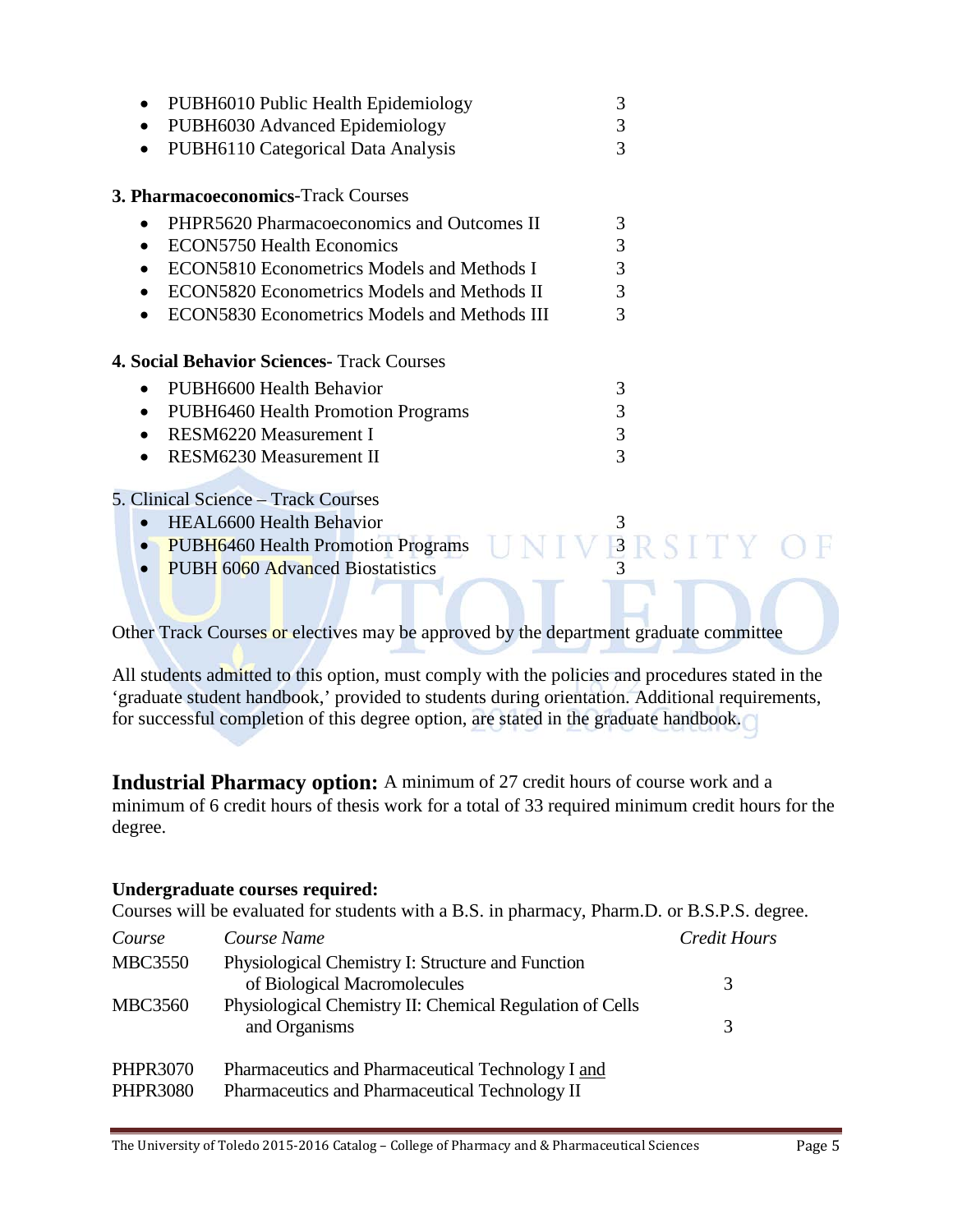|                 | or                                                     | 8-9 |
|-----------------|--------------------------------------------------------|-----|
| <b>CHEM3710</b> | Physical Chemistry for the Biosciences I and           |     |
|                 | CHEM3720 Physical Chemistry for the Biosciences II and |     |
|                 | CHEM3730 Physical Chemistry I                          |     |

#### **Graduate required courses:**

| Course           | Course Name                                                                                | <b>Credit Hours</b> |
|------------------|--------------------------------------------------------------------------------------------|---------------------|
| <b>PHPR5680</b>  | Parenteral Manufacturing                                                                   |                     |
| <b>PHPR5681</b>  | Parental Manufacturing Lab                                                                 |                     |
| <b>PHPR5690</b>  | Dosage Form Design                                                                         | 3                   |
| <b>PHPR5700</b>  | Equilibrium Phenomenon                                                                     | 2                   |
| <b>PHPR5720</b>  | <b>Pharmaceutical Rate Processes</b>                                                       | 3                   |
| <b>PHCL5760</b>  | <b>Toxicokinetics</b>                                                                      | 2                   |
| <b>PHPR 5770</b> | <b>Advanced Drug Delivery Systems -1</b>                                                   | 3                   |
| <b>PUBH6000</b>  | <b>Biostatistics</b>                                                                       | 3                   |
| <b>CHEM6310</b>  | <b>Separation Methods</b>                                                                  |                     |
| <b>CHEM6350</b>  | Separation Methods Lab                                                                     |                     |
| <b>PHPR6850</b>  | <b>Product Development</b>                                                                 |                     |
| <b>PHPR6950</b>  | Seminar                                                                                    | ∗                   |
| <b>PHPR 6960</b> | MS Thesis Research in Pharmacy                                                             |                     |
|                  | * seminar course must be taken 2 times therefore 2 credit hours total to meet requirements |                     |
|                  |                                                                                            |                     |
|                  | <b>Electives (Not required, optional):</b>                                                 |                     |
| Course           | <b>Course Name</b>                                                                         | <b>Credit Hours</b> |

| $_{\rm \nu \nu}$ | Course Ivanie                                                                                                                                               | Create Hours |
|------------------|-------------------------------------------------------------------------------------------------------------------------------------------------------------|--------------|
| <b>MBC5620</b>   | <b>Biochemical Techniques</b>                                                                                                                               |              |
| <b>PHPR5710</b>  | Selected Topics in Pharmaceutical Technology 1872                                                                                                           | $2 - 3$      |
| <b>PHPR5990</b>  | Problems in Pharmacy Practice $5 - 2016$ Catal <sub>3</sub> <sup>1-6</sup> Research Methods in Pharmacy Practice $5 - 2016$ Catal <sub>3</sub> <sup>0</sup> |              |
| <b>PHPR6530</b>  |                                                                                                                                                             |              |
| <b>CHEM6810</b>  | Materials Science I                                                                                                                                         |              |
| <b>CHEM6820</b>  | Materials Science II                                                                                                                                        | 4            |
| <b>CHEM6980</b>  | Special Topics in Chemistry                                                                                                                                 | 1-4          |
|                  |                                                                                                                                                             |              |

Applicants for the health outcomes and socioeconomic sciences and industrial pharmacy options who possess a B.S. in pharmacy, Pharm.D. or bachelor of science in pharmaceutical sciences degree from an ACPE-accredited institution will be given preference for admission into those options. International applicants must have earned pharmacy degrees from their home institutions.

## **Master of Science in Medicinal Chemistry**

## **Admission Requirements**

Satisfactory completion of a bachelor's degree in chemistry, biology, pharmacy or a related discipline is required. It is assumed the undergraduate training will include differential and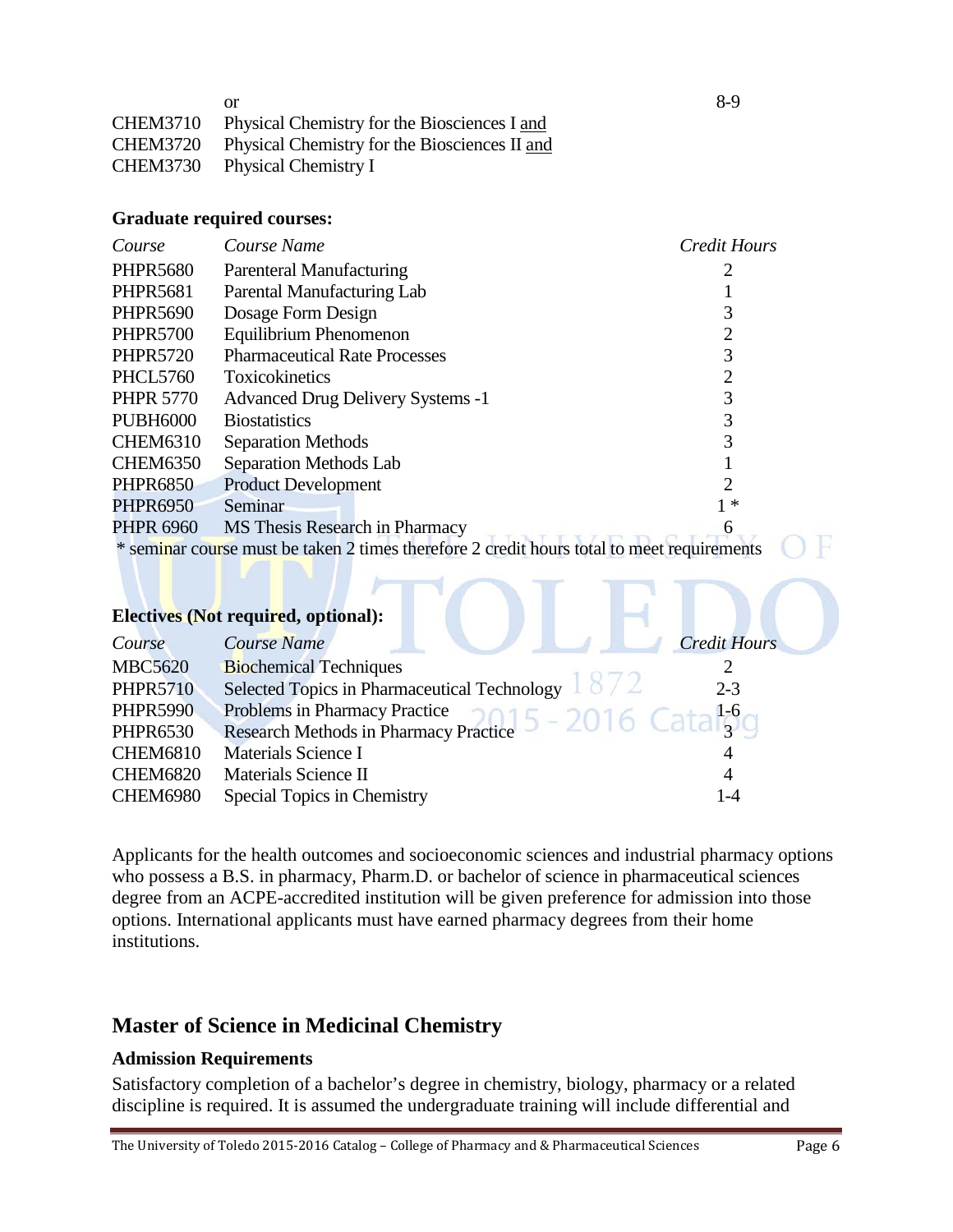integral calculus, college physics, a one-year course in general and inorganic chemistry including a laboratory, a one-year course in organic chemistry including a laboratory, and training in analytical chemistry. An undergraduate course in physical chemistry is recommended.

The admission requirements of the College of Graduate Studies of the University apply.

## **Degree Requirements**

Master's students need to complete the following courses as partial fulfillment of their requirement for an M.S. degree:

| Course         | Course Name                                      | Credit Hours |
|----------------|--------------------------------------------------|--------------|
| <b>MBC5100</b> | <b>Research Practices in Medicinal Chemistry</b> |              |
| <b>MBC5620</b> | <b>Biochemical Techniques</b>                    | 2            |
| <b>MBC5900</b> | Medicinal Chemistry Seminar (4 hours required)   |              |
| <b>MBC6190</b> | <b>Advanced Medicinal Chemistry</b>              | 4            |
| <b>MBC6200</b> | <b>Biomedicinal Chemistry</b>                    | 4            |
| <b>MBC6550</b> | Biochemistry                                     | 4            |
| <b>MBC6960</b> | M.S. Thesis Research in                          |              |
|                | Medicinal Chemistry (6 hours required)           | $1-15$       |
|                | Other 5000- to 6000-level courses as advised     |              |

**In addition, the following items also must be completed:**

- 1. Minimum of 30 semester hours of graduate credit, of which no more than six hours are counted from the category of M.S. thesis or Ph. D. dissertation research (MBC6960/8960)
- 2. Preparation of a written M.S. thesis based upon the results of an original research investigation performed by the student during the M.S. program at The University of Toledo.
- 3. Successful oral defense of the thesis before the thesis advisory committee (consisting of the thesis adviser and two other members) and presentation of the results of the thesis research in a seminar before the Department of Medicinal and Biological Chemistry.
- 4. Acceptance of this thesis by the M.S. thesis adviser and the thesis advisory committee.
- 5. Maintenance of a cumulative graduate GPA of 3.0 or higher.
- 6. Two semesters of experience as a teaching assistant. The program believes experience in teaching is critical to solidifying the student's understanding of the basics of the field and improving communication skills.

## **Medicinal and Biological Chemistry (MBC) Major & Master of Science (M.S.) in Medicinal Chemistry (MC) Option**

## **Admission Requirements**

Students need to meet the requirements for entry into the Bachelor of Science of Pharmaceutical Science (BSPS) program. At the beginning of the second semester of their P1 year (spring semester, third year of study) the student applies for provisional acceptance into the graduate program and identifies an MBC faculty mentor for an house internship to be taken during the summer between the P1 and P2 year. Once the BSPS degree is awarded the student will be fully accepted into the graduate program. The internship mentor will become the graduate advisor of the student.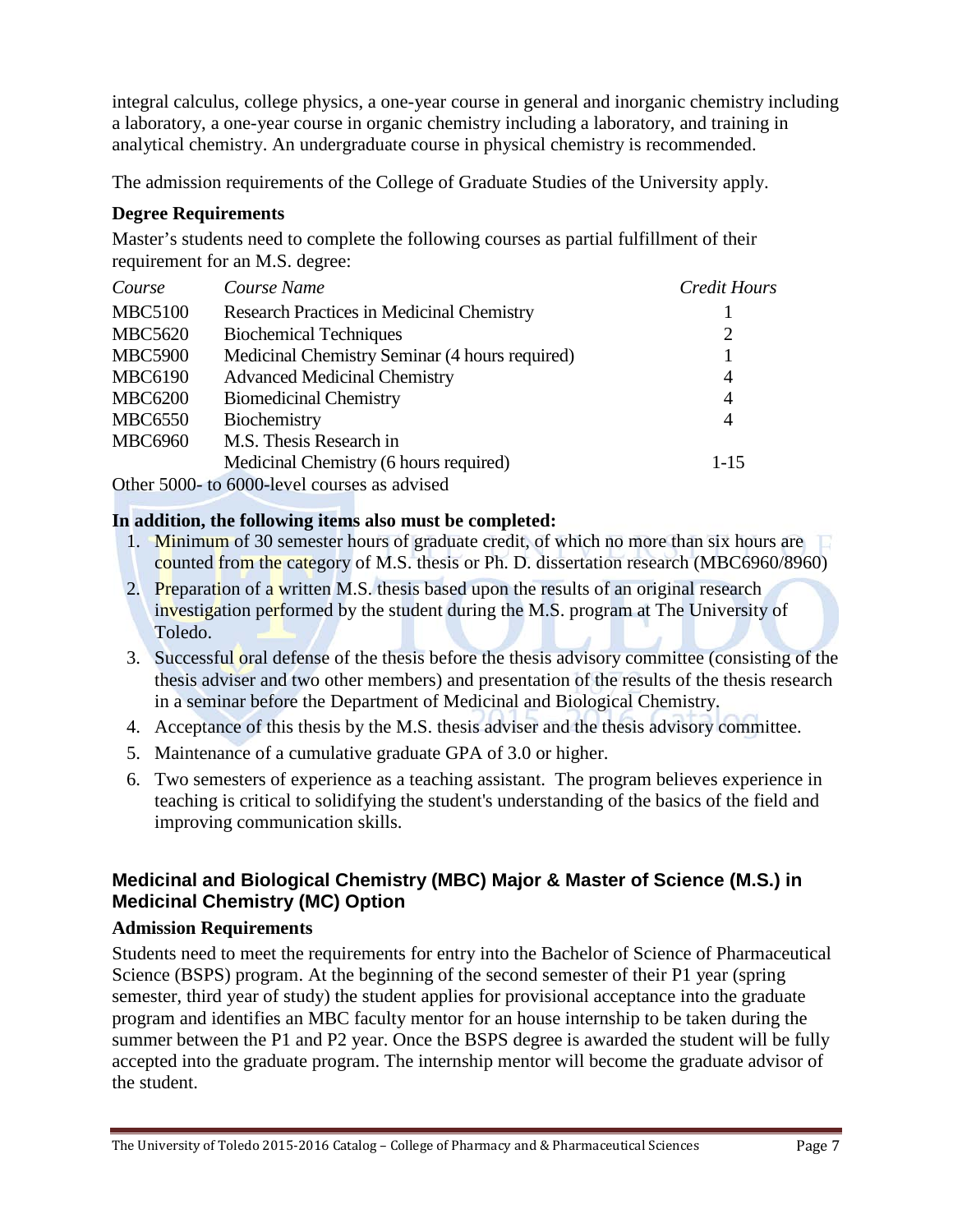## **Program Requirements**

The pre-professional division (year 1 and 2) requirements are the same as for the BSPS program as are the requirements for entry into the professional division. When students enter the professional division of the College of Pharmacy and Pharmaceutical Sciences they are in their P1 year (3rd year of study). The requirements for the P1 and P2 years are listed below:

## **Medicinal and Biological Chemistry Professional Division Curriculum**

| <b>First Semester</b> |                                                                     |
|-----------------------|---------------------------------------------------------------------|
| MBC 3310              | Medicinal Chemistry I<br>2                                          |
| MBC 3330              | Techniques in Pharmaceutical and                                    |
|                       | Medicinal Chemistry<br>$\overline{2}$                               |
| MBC 3340              | Techniques in Pharmaceutical and                                    |
|                       | Medicinal Chemistry Laboratory<br>1                                 |
| <b>PHCL 3700</b>      | $\mathfrak{Z}$                                                      |
| <b>MBC</b>            | $\overline{3}$<br>3550. Physiological Chemistry I                   |
|                       | $\overline{3}$<br>MBC Laboratory (Recommend MBC 3880) $^1$          |
|                       | $\overline{2}$                                                      |
| Second Semester*      |                                                                     |
|                       | MBC 3100 Practices in Pharmaceutical Research1                      |
| <b>MBC</b>            | 3320 Medicinal Chemistry II<br>$\overline{2}$                       |
|                       | MBC 3560 Physiological Chemistry II                                 |
|                       | $\frac{3}{3}$<br>PHCL 3730 BSPS Pharmacology II                     |
|                       | MBC Laboratory (Recommend MBC 3880) <sup>1</sup>                    |
|                       | Major Elective (Recommend MBC $3100$ <sup>2</sup>                   |
|                       | Major Elective (Recommend MBC 4870) <sup>2</sup><br>$1-4$           |
|                       |                                                                     |
|                       | 2015 - 2016 Catalog<br>Third semester (Summer)                      |
|                       | MBC $4780$ Internship in Med. & Biol. Chem <sup>4</sup><br>$6 - 12$ |
| P <sub>2</sub> Year   |                                                                     |
| <b>First Semester</b> |                                                                     |
|                       | 3                                                                   |
|                       | Major Elective (Recommend MBC 4850) <sup>2</sup><br>$1 - 10$        |

Graduation December giving 3.5 years for the B.S.P.S. MBC degree completion +

MBC Laboratory (Recommend MBC  $4880<sup>1</sup>$  or Major Elective 3

<sup>1</sup>The MBC major requires that 3 semester hours of laboratory instruction be taken at the 3000 level or higher in a course taught by the MBC Department. Completion of 3 semester hours of any of the following courses will satisfy this requirement: MBC 3880, MBC 4850, MBC 4870, MBC 4880, MBC 4900, MBC 4950, or MBC 4960. MBC 3850 Microbiology & Immunology Lab, 1 semester hour credit does not satisfy this requirement *unless* it is taken with an additional 2 credit hours of any of the other approved laboratories listed above.

 $2^2$ To be chosen from the MBC electives list. (see College of Pharmacy and Pharmaceutical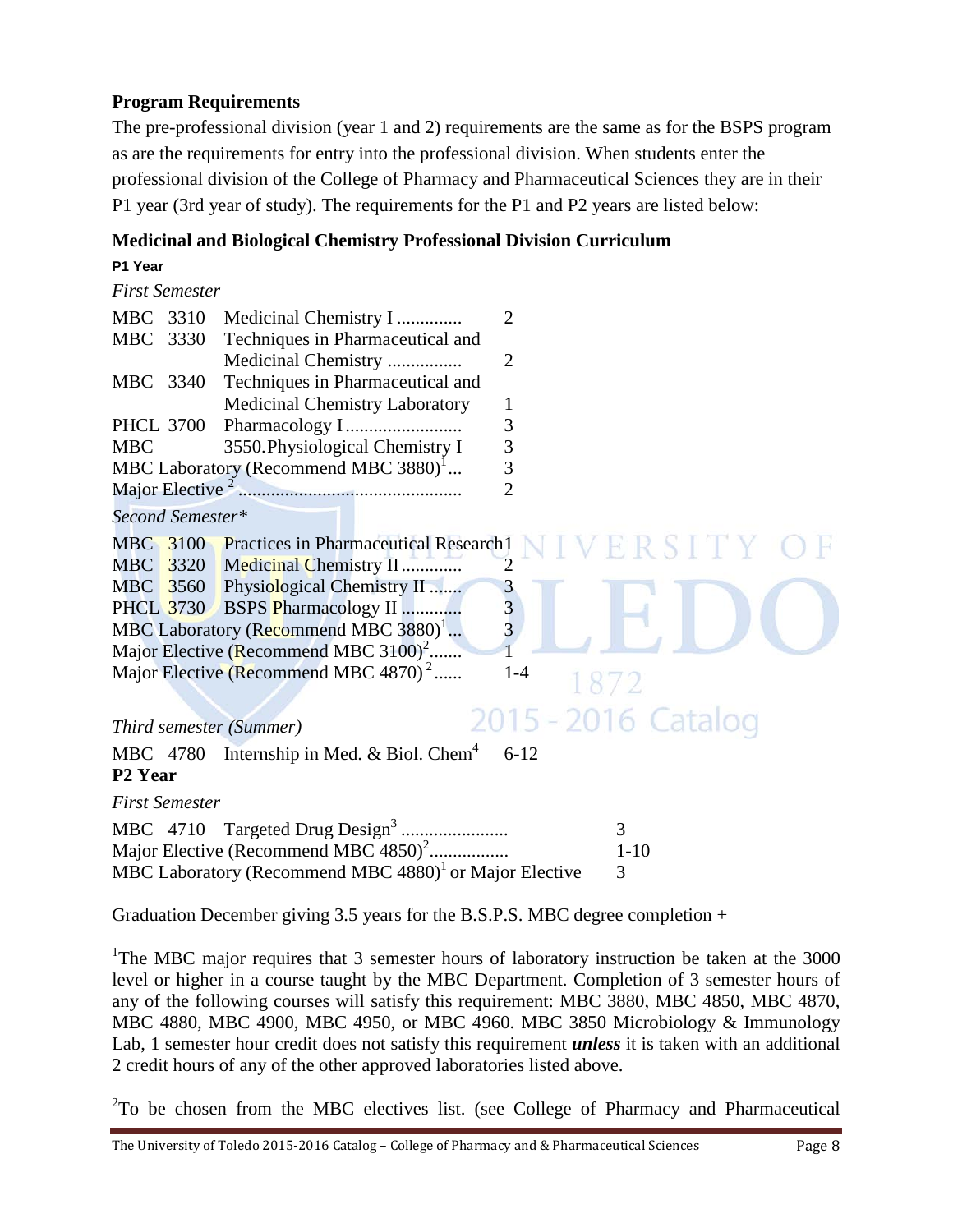Sciences Catalogue)

 $3$ MBC 4720, Advances in Drug Design, when offered, will also fulfill the requirement.

- \* In the beginning of the second semester the student identifies a MBC faculty mentor for an in house internship and applies for provisional acceptance to the graduate school
- <sup>4</sup>Internship must be taken in the summer before the P2 year with an in house MBC faculty mentor who will then be the mentor for the M.S. degree.
- + Once the B.S.P.S. degree is awarded the student can move from provisional to accepted in the graduate program. Requirements to be fulfilled for the MS MC degree are given directly above
- The student would begin the master's portion in the spring semester following the B.S.P.S. MBC graduation at the end of the Fall term, and could complete the M.S. degree by the end of the spring semester of the following year. Therefore the two degrees, B.S.P.S. MBC and M.S. MC, could be accomplished in 5 calendar years.

## **Doctor of Philosophy in Medicinal Chemistry**

## **Admission Requirements**

.

Satisfactory completion of a bachelor's degree in chemistry, biology, pharmacy or a related discipline is required. It is assumed that the undergraduate training will include differential and integral calculus, college physics, a one-year course in general and inorganic chemistry including a laboratory, a one-year course in organic chemistry including a laboratory, and training in analytical chemistry. An undergraduate course in physical chemistry is recommended.

The ability to excel in graduate studies and research must be evident based on grades from undergraduate studies, recommendations from college faculty, results from standardized aptitude and achievement examinations (Graduate Record Examination), and performance in research and independent study.

Students with M.S. degrees in medicinal chemistry or related fields may be admitted directly to the Ph.D. program. Students without M.S. degrees may be admitted directly to the Ph.D. program, but must take 30 credits at the master's level prior to accruing doctoral level credits.

Ph.D. students need to complete the following courses as partial fulfillment of their requirement for a Ph.D. degree. Additional graduate courses (5000 to 8000 level) may be required, as advised during the development of each student's plan of study.

| Course        | Course Name                                      | Credit Hours |
|---------------|--------------------------------------------------|--------------|
| MBC5100/7100  | <b>Research Practices in Medicinal Chemistry</b> |              |
| MBC5620/7620  | <b>Biochemical Techniques</b>                    |              |
| MBC 5900/7900 | Medicinal Chemistry Seminar (6 hours required)   |              |
| MBC6190/8190  | <b>Advanced Medicinal Chemistry</b>              | 4            |

The University of Toledo 2015-2016 Catalog – College of Pharmacy and & Pharmaceutical Sciences Page 9

-didi00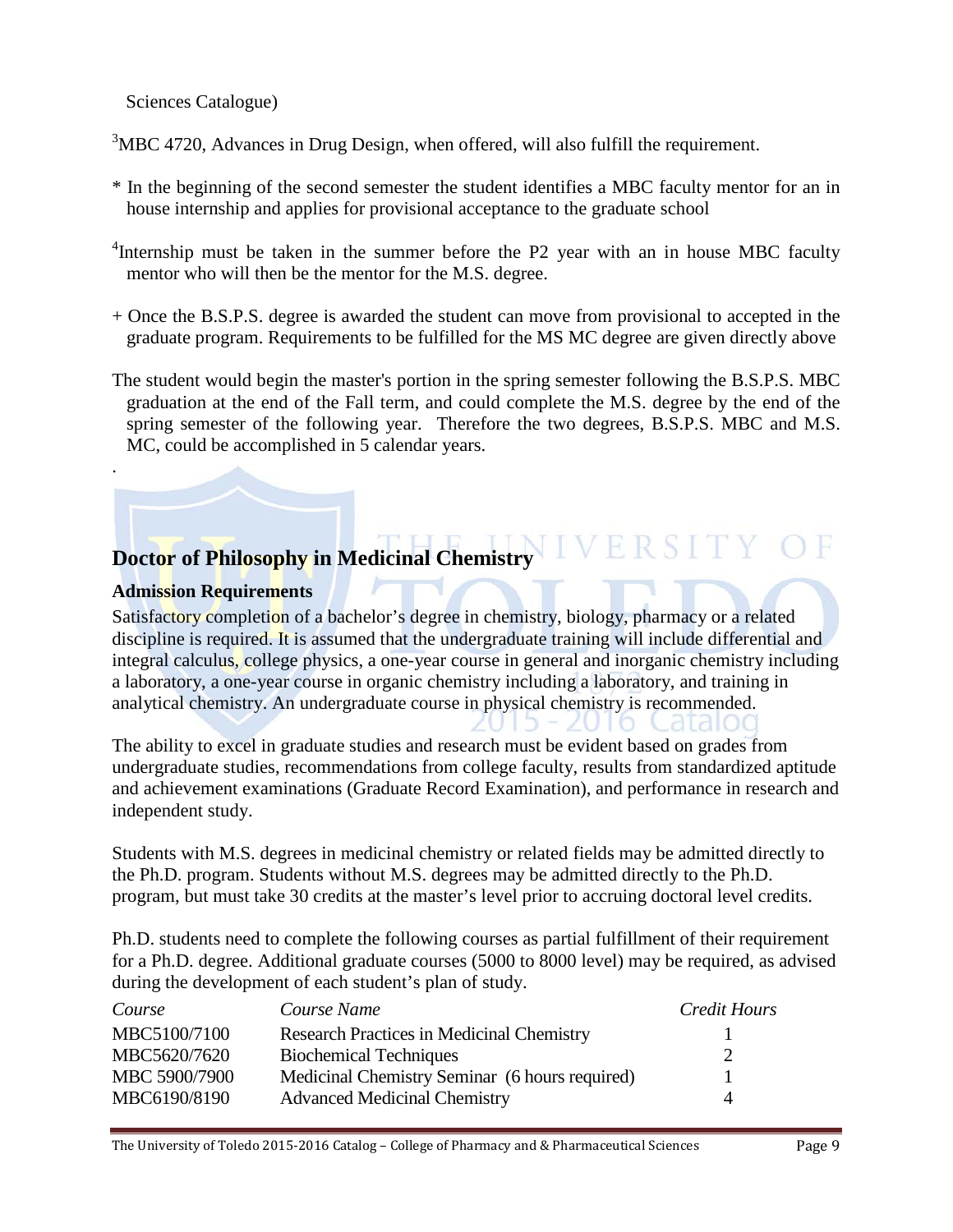| MBC6200/8200   | <b>Biomedicinal Chemistry</b>            | 4              |
|----------------|------------------------------------------|----------------|
| MBC6300/8300   | Biomedicinal Chemistry Laboratory I      | $\overline{4}$ |
| MBC6310/8310   | Biomedicinal Chemistry Laboratory II     | $\overline{4}$ |
| MBC6550/8550   | Biochemistry                             | $\overline{A}$ |
| <b>MBC8960</b> | Ph.D. Dissertation Research in Medicinal |                |
|                | Chemistry (30 hours required)            | $30-60$        |

#### **Select 8 hours in chemistry, biology, or medicinal and biological chemistry:**

#### Chemistry Courses

| Course          | Course Name                       | Credit Hours |
|-----------------|-----------------------------------|--------------|
| <b>CHEM6330</b> | Spectroscopic Methods             | $2 - 4$      |
| CHEM6400/8400   | <b>Advanced Organic Chemistry</b> | $2 - 4$      |
| CHEM6410/8410   | Organic Synthesis                 | $2 - 4$      |
| <b>CHEM6420</b> | <b>Physical Organic Chemistry</b> | $2 - 4$      |
| CHEM6510/8510   | Protein Chemistry                 | $2 - 4$      |
| CHEM6520/8520   | Enzymology                        | $2 - 4$      |
| CHEM6530/8530   | Nucleic Acid Chemistry            | $2 - 4$      |

Biology Courses

| Course               | Course Name                                             | Credit Hours |
|----------------------|---------------------------------------------------------|--------------|
| <b>BIOL6010/8010</b> | <b>Advanced Molecular Biology</b><br>NIVERSI            |              |
| BIOL6020/8020        | <b>Advanced Molecular Biology Laboratory</b>            |              |
| BIOL6090/8090        | <b>Advanced Cell Biology</b>                            |              |
| BIOL6100/8100        | <b>Research Methodology: Cell and Molecular Biology</b> |              |

Medicinal and Biological Chemistry Courses

| Course       | Course Name                                           | Credit Hours |
|--------------|-------------------------------------------------------|--------------|
| MBC5380/7380 | Medicinal and Poisonous Plants                        |              |
| MBC6100/8100 | Advanced Immunology 2015 - 2016 Catal <sub>3</sub> g  |              |
| MBC6800/8800 | Methods in Biotechnology                              |              |
|              | Other 5000/7000 or 6000/8000 level courses as advised |              |

In addition, all students must satisfy the following:

- 1. Minimum of 60 semester hours of graduate credit beyond the master's level (see master of science in medicinal chemistry), including a minimum of 15 hours of courses, laboratories and seminars (exclusive of dissertation research) and a minimum of 30 hours of Ph.D. dissertation research.
- 2. Satisfactory overall performance on a written qualifying examination covering graduatelevel medicinal chemistry, biochemistry and either organic chemistry or advanced cell/molecular biology.
- 3. Selection of a doctoral research adviser, preparation of an acceptable written Ph.D. dissertation proposal in consultation with the adviser, and the satisfactory oral defense of the proposal before the dissertation advisory committee. The written qualifying examination and the defense of the dissertation proposal will constitute the examination requirements necessary for advancement to candidacy for the Ph.D. in medicinal chemistry. The chair of the doctoral dissertation advisory committee will be the student's doctoral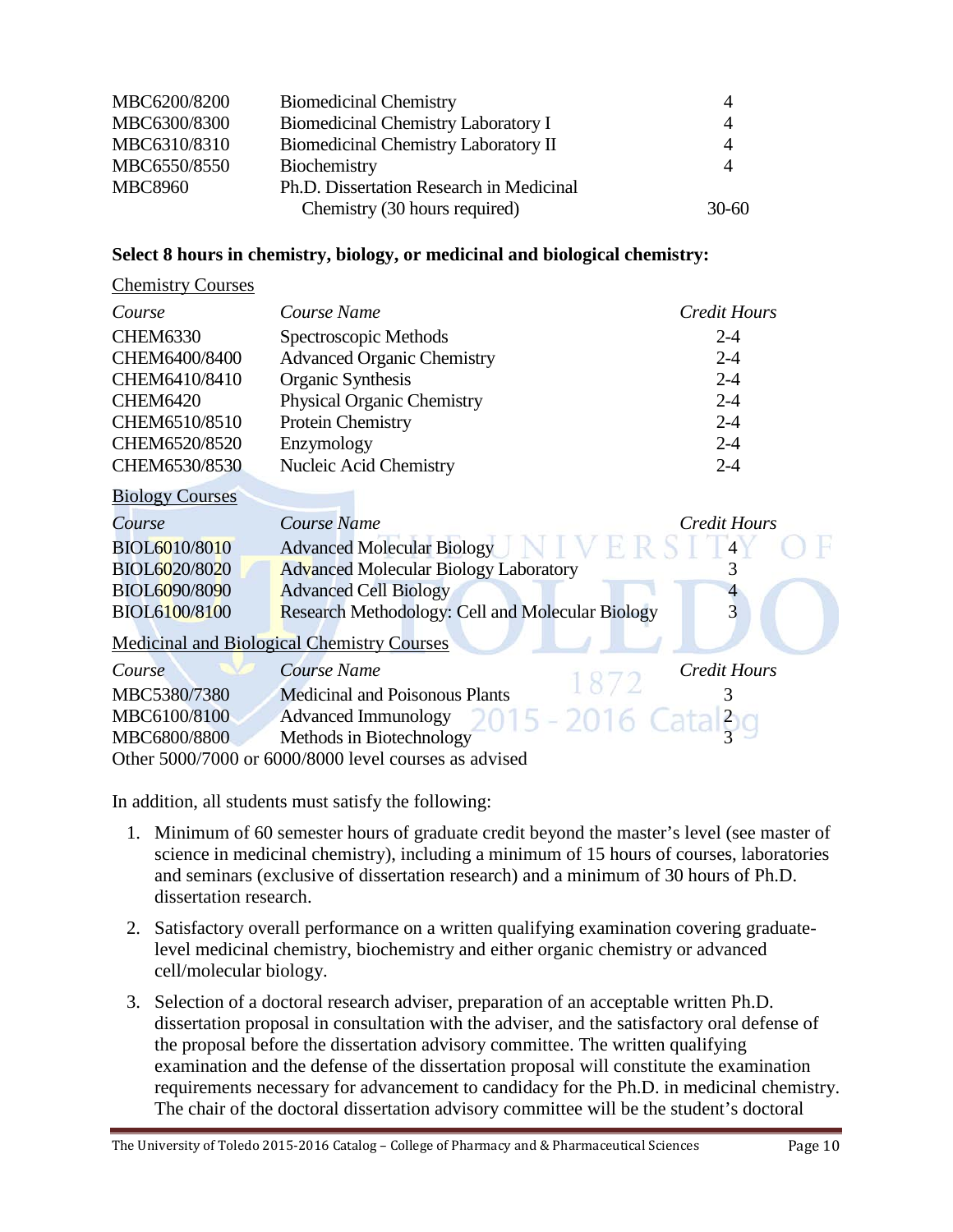research adviser. The dissertation advisory committee will consist of two additional Medicinal and Biological Chemistry Department faculty plus one member from outside the student's department or college.

- 4. Subsequent to admission to candidacy for the Ph.D. degree, the student is expected to spend a minimum of two semesters in full-time study at The University of Toledo.
- 5. Preparation of a Ph.D. dissertation based on the results of an original research investigation performed by the student during his/her Ph.D. program at The University of Toledo.
- 6. Presentation of the results of the dissertation research in a public seminar before the Department of Medicinal and Biological Chemistry and successful oral defense of the dissertation before the dissertation advisory committee.
- 7. Acceptance of the dissertation by the Ph.D. dissertation adviser and the dissertation advisory committee.
- 8. Maintenance of a cumulative graduate GPA of 3.0 or higher.
- 9. Three semesters of experience as a teaching assistant. The program believes experience in teaching is critical to solidifying the student's understanding of the basics of the field and improving communication skills.

## **Doctor of Philosophy in Experimental Therapeutics**

## **Program Overview**

Experimental therapeutics is the integration of basic and applied sciences focused on the study and development of new treatments for human disease. Research in experimental therapeutics seeks to understand human diseases from the molecular level to the whole organism in order to develop rational approaches for new pharmacological treatments. In addition, experimental therapeutics includes the development of new therapies through systematic investigation at increasing levels of complexity ranging from individual molecules and proteins, to cellular and tissue based assays and to the whole organism. The purpose of the program is to train students at the doctoral level who can translate discoveries in the laboratory to therapies in a clinical setting.

## **Admission Requirements**

Satisfactory completion of a bachelor's degree in chemistry, biology, pharmaceutical sciences, pharmacy or a related discipline is required.

The ability to excel in graduate studies and research must be evident based on grades from undergraduate studies, recommendations from college faculty, results from standardized aptitude and achievement examinations (Graduate Record Examination), and performance in research and independent study.

Students with M.S. degrees in pharmacology or related fields (e.g., pharmaceutical sciences) may be also admitted to the program. However, they are expected to have a minimum of 30 credits at the Master's level prior to accruing doctoral level credits.

## **Required Courses**

Ph.D. students need to complete the following required courses at the 5000 to 8000 level as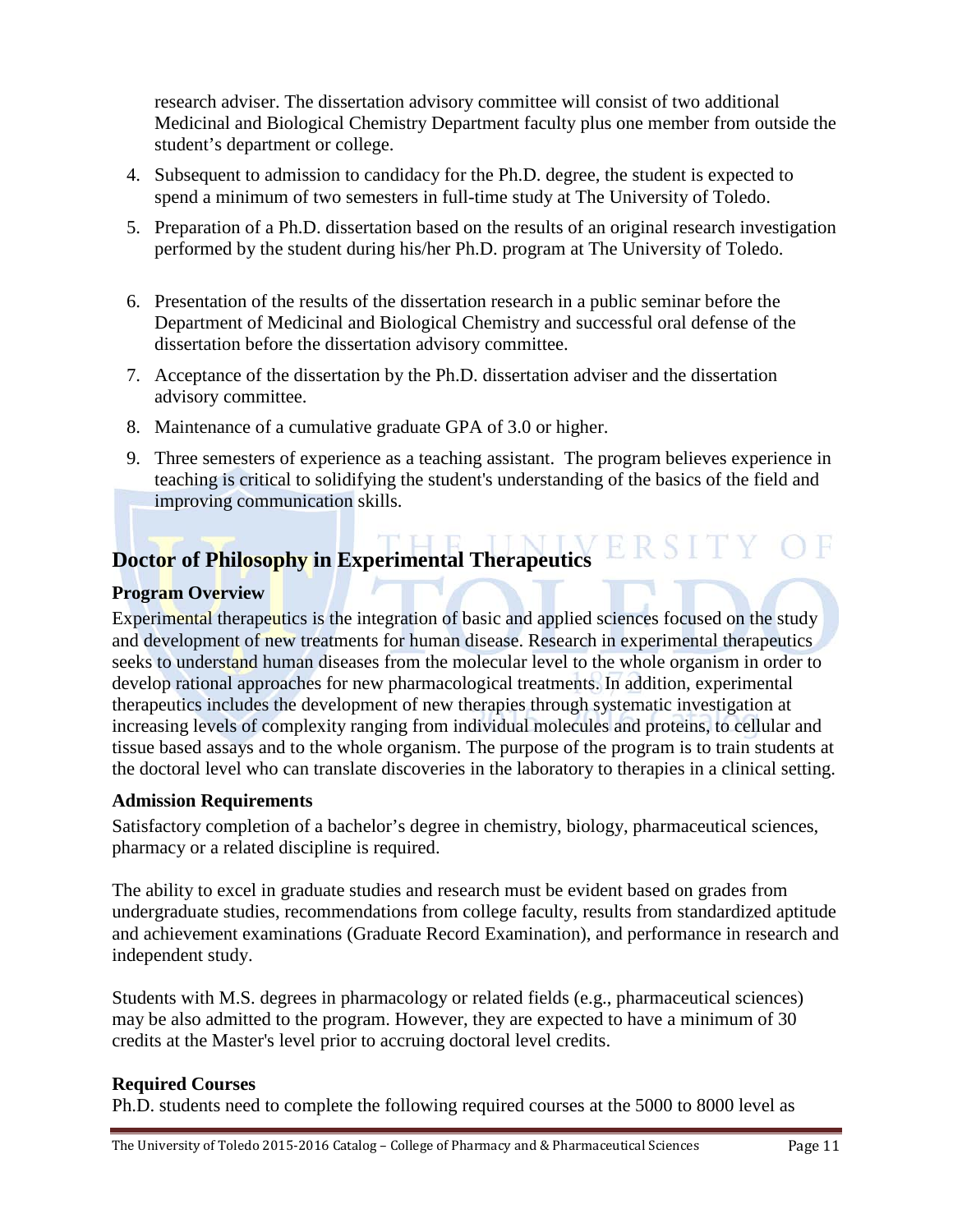partial fulfillment of the requirements for a Ph.D. degree. The course level is determined by the number of graduate credits completed at the time of registering for that particular course.

| Course          | Course Name                                              | Credit Hours           |
|-----------------|----------------------------------------------------------|------------------------|
| <b>PHCL5700</b> | Pharmacology I                                           | $3^{\rm a}$            |
| PHCL5100/7100   | Principles of Experimental Therapeutics I                | 3                      |
| PHCL5200/7200   | Principles of Experimental Therapeutics II               | 3                      |
| PHCL5770/7770   | Current Topics in Toxicology I                           | 1 <sub>b</sub>         |
| PHCL6650/8650   | Seminar in Experimental Therapeutics                     |                        |
|                 | (Minimum 6 hours required)                               | 2                      |
| PHCL5460/7460   | <b>Current Topics in Pharmacokinetics/Toxicokinetics</b> | $1^{\circ}$            |
| PHCL5440/7440   | Current Topics in Interpretation of Pharmaceutical Data  | 1 <sup>d</sup>         |
| PHCL6300/8300   | Research Experience in Experimental Therapeutics         | $2-6^\circ$            |
| <b>PHCL8960</b> | Ph.D. Dissertation Research in Experimental Therapeutics | $1 - 1.5$ <sup>f</sup> |
| MBC6190/8190    | <b>Advanced Medicinal Chemistry</b>                      | 4                      |
| OR.             |                                                          |                        |
| PHCL5500/7500   | From Experimental to Applied Therapeutics                | 4                      |
| INDI6020/8020   | On Being a Scientist                                     |                        |

<sup>a</sup> Not required if this same course, or PHCL3700 or equivalent was taken previously. If taken by Masters' students admitted to the program with eligibility to take 7/8 level courses, the PHCL 5700credit will not count toward those required for the Ph.D. degree.

<sup>b</sup>Requires PHCL4730 or PHCL5730 as pre-requisite or PHCL5730 as co-requisite. If PHCL-5730 taken by Masters' students admitted to the program with eligibility to take 7/8 level courses, the credit for this course will not count toward those required for the Ph.D. degree.

<sup>e</sup>Requires PHCL4760 or PHCL5760 as pre-requisite or PHCL5760 as co-requisite. If PHCL 5760 taken by Masters' students admitted to the program with eligibility to take 7/8 level courses, the credit for this course will not count toward those required for the Ph.D. degree.

<sup>d</sup> Requires PHCL5140 as pre- or co-requisite. If taken by Masters' students admitted to the program with eligibility to take 7/8 level courses, the credit for this course will not count toward those required for the Ph.D. degree.

<sup>e</sup> To fulfill the required laboratory rotations, a minimum of 4 hours must be taken in two different sections of the course (2 hours in each). <sup>f</sup> A minimum of 30 hours is required

#### **General Elective Courses:**

In addition to the required courses, general elective courses may be selected from the following. The course level to be taken is dependent on the number of graduate credits earned at the time of registration for that particular course:

| Course          | Course Name   | Credit Hours |
|-----------------|---------------|--------------|
| <b>PHCL5750</b> | Toxicology II |              |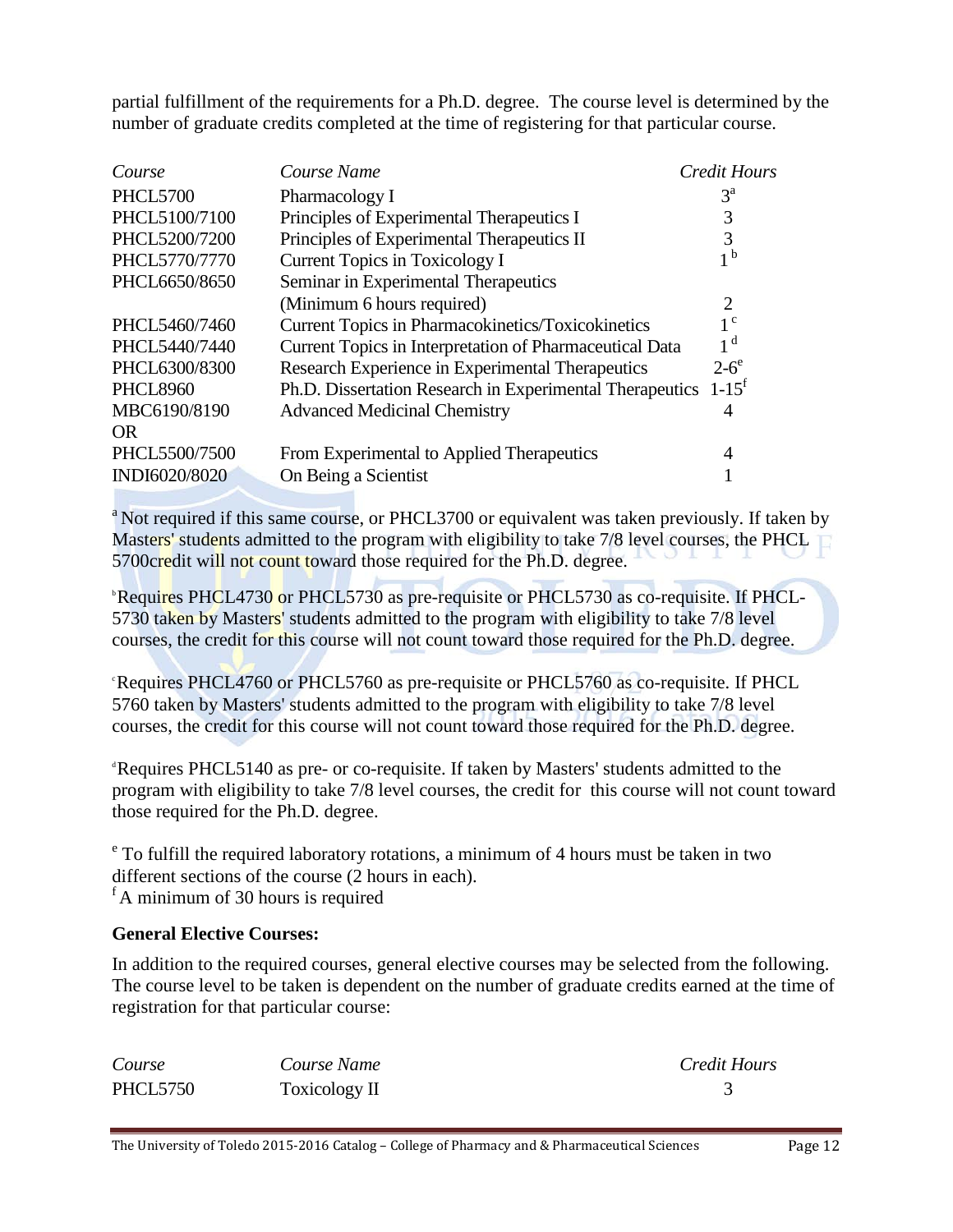| <b>PHCL5630</b>          | <b>Cancer Chemotherapy</b>            | 3              |
|--------------------------|---------------------------------------|----------------|
| <b>PHCL5990</b>          | Problems in Pharmacology              | $1-6$          |
| PHCL6390/8390            | Problems in Experimental Therapeutics | $1-6$          |
| MBC5620/7620             | <b>Biochemical Techniques</b>         | 2              |
| MBC5380/7380             | <b>Medicinal and Poisonous Plants</b> | 3              |
| MBC6100/8100             | <b>Advanced Immunology</b>            | 2              |
| MBC6800/8800             | Methods in Biotechnology              | 3              |
| MBC6550/8550             | Biochemistry                          | 4CHEM6510/8510 |
| <b>Protein Chemistry</b> |                                       | $2 - 4$        |
| CHEM6520/8520            | Enzymology                            | $2 - 4$        |
| CHEM6530/8530            | Nucleic Acid Chemistry                | $2 - 4$        |
| BIOL6010/8010            |                                       |                |
|                          | <b>Advanced Molecular Biology</b>     | 4              |
| BIOL6090/8090            | <b>Advanced Cell Biology</b>          | 4              |
| BIOL6100/8100            | Research Methodology: Cell Mol. Biol. | 3              |

#### **Specialized Elective Courses**

Specialized elective courses are recommended for students with concentrations in different areas of the program, and may be selected from the following list:

| Course               | Course Name<br><b>Credit Hours</b>                       |
|----------------------|----------------------------------------------------------|
| BMSP6340/8340        | <b>CPRA</b> in Cell Signaling and Biology<br>$3^{\circ}$ |
| <b>BMSP6330/8330</b> | <b>CPRA Protein Structure &amp; Catalysis</b><br>2.5     |
| BMSP6340/8340        | <b>CPRA Genes &amp; Genomes</b><br>2.5                   |
| BMSP6360/8360        | <b>CPRA Cell Membrane</b>                                |
| IITP6020/8020        | <b>Advanced Immunology</b>                               |
| NND5810/7810         | Neuroscience                                             |
| <b>BIOE5620</b>      | <b>Cellular Electrophysiology</b>                        |
| <b>MFGM8690</b>      | Innovation in Technology Commercialization               |
|                      |                                                          |

Other elective courses may be taken with the approval of the department graduate committee

#### **Additional Requirements**

In addition, all students must satisfy the following:

- 1. Minimum of 90 semester hours of graduate credit, including a minimum of 30 semesters hours at the Masters level, and a Minimum of 60 semester hours of graduate credit beyond the master's level. The required minimum 60 credits beyond the Masters level should include a minimum of 30 hours of Ph.D. dissertation research.
- 2. Students admitted with a minimum of 30 semester hours at a Masters level should sign up for 7/8 level classes, if their Masters degree was conferred by a USA university. Students admitted with a Bachelor's degree or a foreign graduate degree should sign up for 5/6 level classes for the first 30 credit, and for 7/8 level classes thereafter.
- 3. With the approval of the department graduate committee, certain courses taken in a foreign university may be considered as equivalent to some of the program courses or for full-filling pre-requisite requirements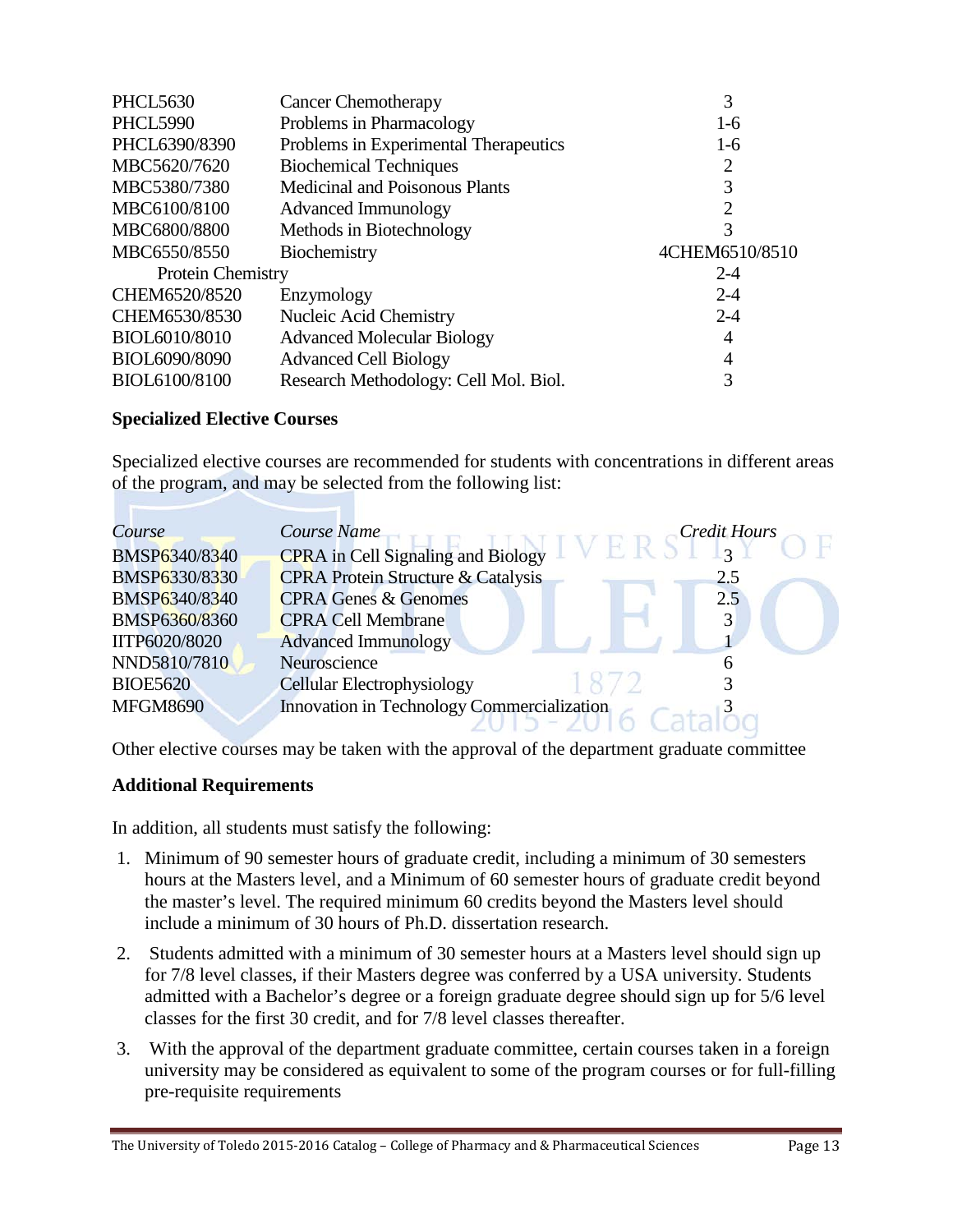- 4. A grade of B- or higher is expected to be maintained for the required courses. A grade of Bor higher is also required for all of the pre-requisite courses.
- 5. A cumulative graduate GPA of 3.0 or higher must be maintained.
- 6. Satisfactory overall performance is expected on a written qualifying examination, which is administered after completion of the required graduate courses for that exam. The qualifying examination covers the following graduate courses, including their pre- and/or co-requisites:

| PHCL5100/7100 | Principles of Experimental Therapeutics I               | 3 |
|---------------|---------------------------------------------------------|---|
| PHCL5200/7200 | Principles of Experimental Therapeutics II              | 3 |
| PHCL5770/7770 | Current Topics in Toxicology I                          |   |
| PHCL5440/7440 | Current Topics in Interpretation of Pharmaceutical Data |   |

7. Selection of a doctoral research adviser, preparation of an acceptable written Ph.D. dissertation proposal in consultation with the adviser, and the satisfactory oral defense of the proposal before the dissertation advisory committee. The written qualifying examination and the defense of the dissertation proposal will constitute the examination requirements necessary for advancement to candidacy for the Ph.D. in Experimental Therapeutics. The chair of the doctoral dissertation advisory committee will be the student's doctoral research adviser. The dissertation advisory committee will consist of at least two additional faculty members plus one member from outside the student's department or college.

- 8. Subsequent to admission to candidacy for the Ph.D. degree, the student is expected to spend a minimum of two semesters in full-time study at The University of Toledo.
- 9. Preparation of a Ph.D. dissertation based on the results of an original research investigation performed by the student during his/her Ph.D. program at The University of Toledo.
- 10. Successful oral defense of the dissertation before the dissertation advisory committee and presentation of the results of the dissertation research in a seminar before the department of pharmacology.
- 11. Acceptance of the dissertation by the Ph.D. dissertation adviser and the dissertation advisory committee.

## **Doctor of Pharmacy Degree Programs**

The Doctor of Pharmacy degree for applicants having, among other qualifications, a B.S. in Pharmacy, is unavailable at this time.

## **Combined Pharm.D. – Ph.D. in Medicinal Chemistry Program**

#### **Admission Requirements**

Students who are admitted to both programs separately may pursue both degrees concomitantly.

#### **Program Requirements**

Although the requirements for both programs will be met, there is some overlap and flexibility,